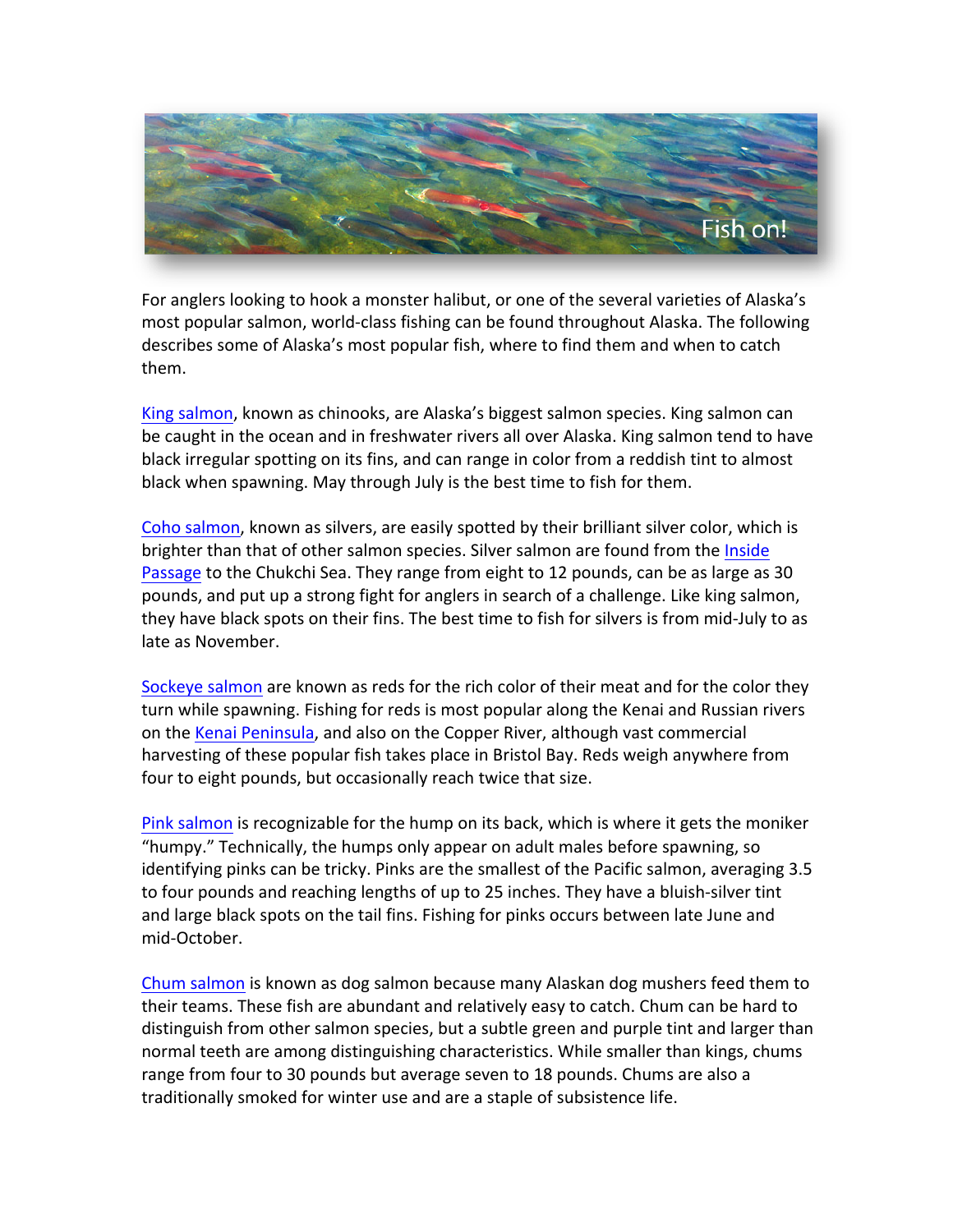Halibut are the largest of all the flat fish, with some exceeding 400 pounds. Female halibut grow faster and are typically larger than males of the same age (males rarely reach 100 pounds). Halibut spawn November through March and move seasonally between shallow and deep waters. Found as far north as Nome, along the Aleutian Chain and throughout the **Inside Passage**, halibut are usually found on or near the bottom of the sea over mud, sand, or gravel banks and are caught at 90-900 feet.

## **Fishing by Region**

One thing is for sure, anglers can find fish any time of year, in any part of the state where there's water. From the Inside Passage to more arctic locales in the Far North region, there are plenty of places to catch a fish in Alaska.

## **Far North**

Fishing spots in the Far North are primarily accessible by air, although riverboats can occasionally be rented at villages along the waterways. Lakes in the Brooks Range are the most popular, but may not be ice-free until July.

## Interior

The majority of the lakes and rivers in the region can be reached by air, boat or by vehicle. Popular fishing locations include the Charley River for king, chum and coho salmon, and Rainbow Lake, known for excellent rainbow trout fishing.

#### Southwest

The most prized fish in the area are the trophy-sized rainbow trout, although salmon fishing is excellent in the river systems throughout the region. Iliamna Lake is Alaska's largest lake and supports the largest red salmon run in the world. On the coast, recreational anglers and commercial fisherman reel in gigantic Pacific halibut.

#### **Inside Passage**

Many species are plentiful in the Inside Passage. Salmon is the most popular in the area — all five species of Pacific salmon can be found in Sitka Sound, among other locations. Halibut charters are also popular.

# **Southcentral**

For fishing in a more urban setting, Southcentral Alaska is the destination of choice. In Anchorage, office workers clock out on summer evenings and head straight to Ship Creek to fish for salmon for the night's dinner. But smaller coastal towns also offer halibut and salmon charters, while freshwater lakes and streams provide opportunities for hooking feisty trout. There are also endless opportunities for fishing fresh water, salt water, rivers or lakes. Salmon and halibut are the most popular species in the region.

#### **Annual Fishing Events**

Alaska is already known for world-class fishing  $-$  but for those who are looking to show